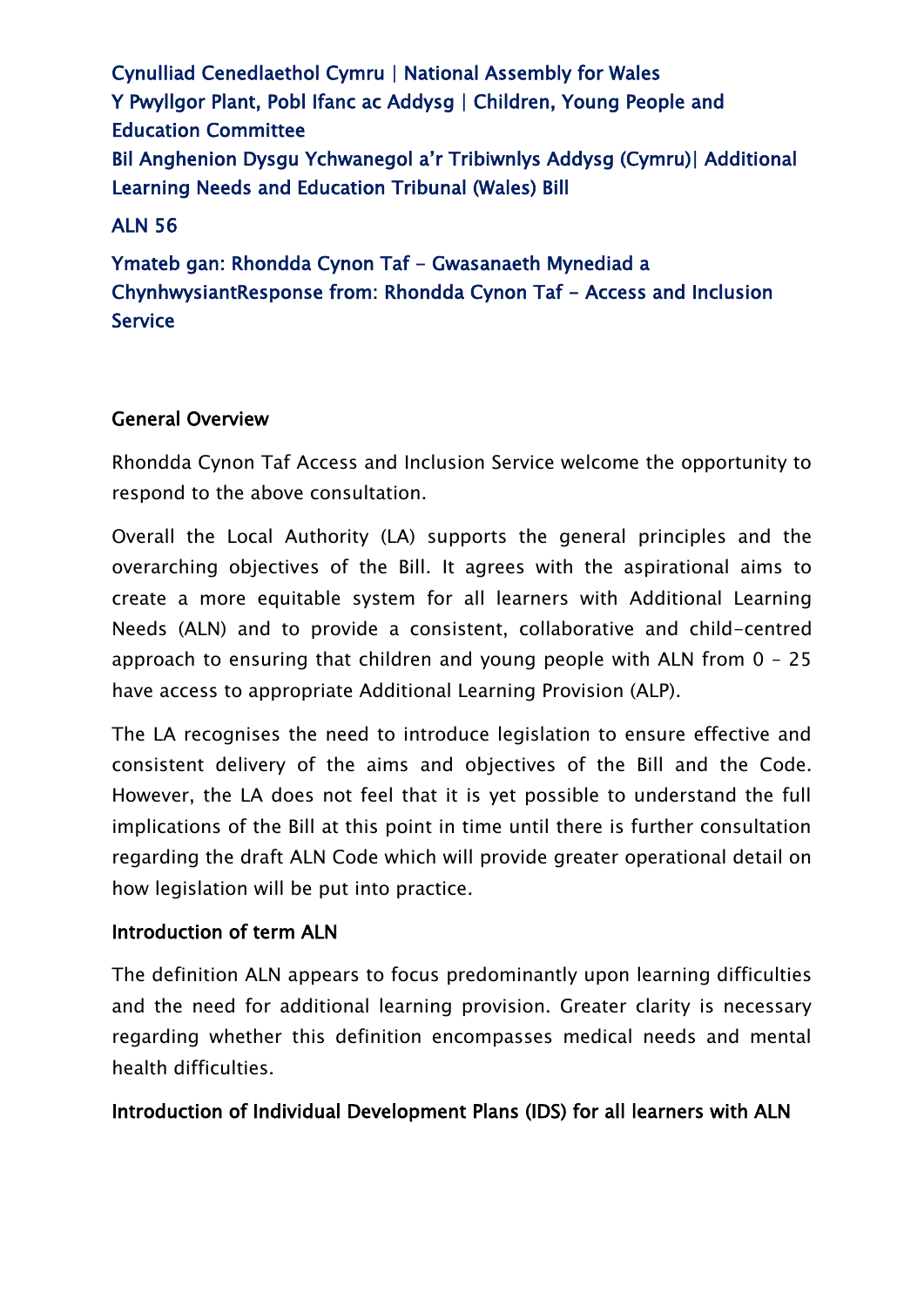The concept of a statutory person centred IDP for all learners with ALN creates a more equitable and enforceable system for ensuring that learners receive appropriate support and provision. However, providing statutory plans for an increased number of learners this has potential implications for the workload of educational settings and local authorities and their partner agencies (e.g. social services). The Regulatory Impact Assessment (RIA) estimates that the number of learners with statutory plans will increase from the current13,318 statutory plans to 107, 688. The LA anticipates that there will be a higher level of challenge to schools and local authorities from parents regarding the content and delivery of IDPs than there is with the current non -statutory Individual Education Plans and School Action and School Action Plus, and also from schools to local authorities to take over responsibility for IDPs.

Due to the enhanced age range (0-25) and the differing priorities and types of provision to be considered at various stages / phases of a learner's education there will be a need to provide comprehensive training for all agencies involved in preparing and maintaining IDPs. This has funding implications for all relevant agencies.

The replacement of the current three-tier system by a single non-graduated system results in a lack of clarity regarding the respective roles and responsibilities of local authorities and the governing bodies of schools and FEIs in relation to preparing and maintaining IDPs. The reference to the requirement for local authorities to be involved in the assessment or review of an IDP only in cases where the learner's needs could not 'reasonably be met' by an educational setting (e.g. maintained nursery, school, FEI) is purely subjective. Without clear thresholds / guidance for the transfer of responsibility from schools and FEIs to the local authority there is potential for local authorities to have to maintain a much greater number of IDPs than currently suggested in the RIA, particularly for those pupils who are currently at School Action Plus. (The RIA suggests that local authorities are likely to maintain around the same number of IDPs as statements).

In addition it is not currently possible to quantify the number of IDPs that could potentially be transferred from the governing bodies of FEIs to the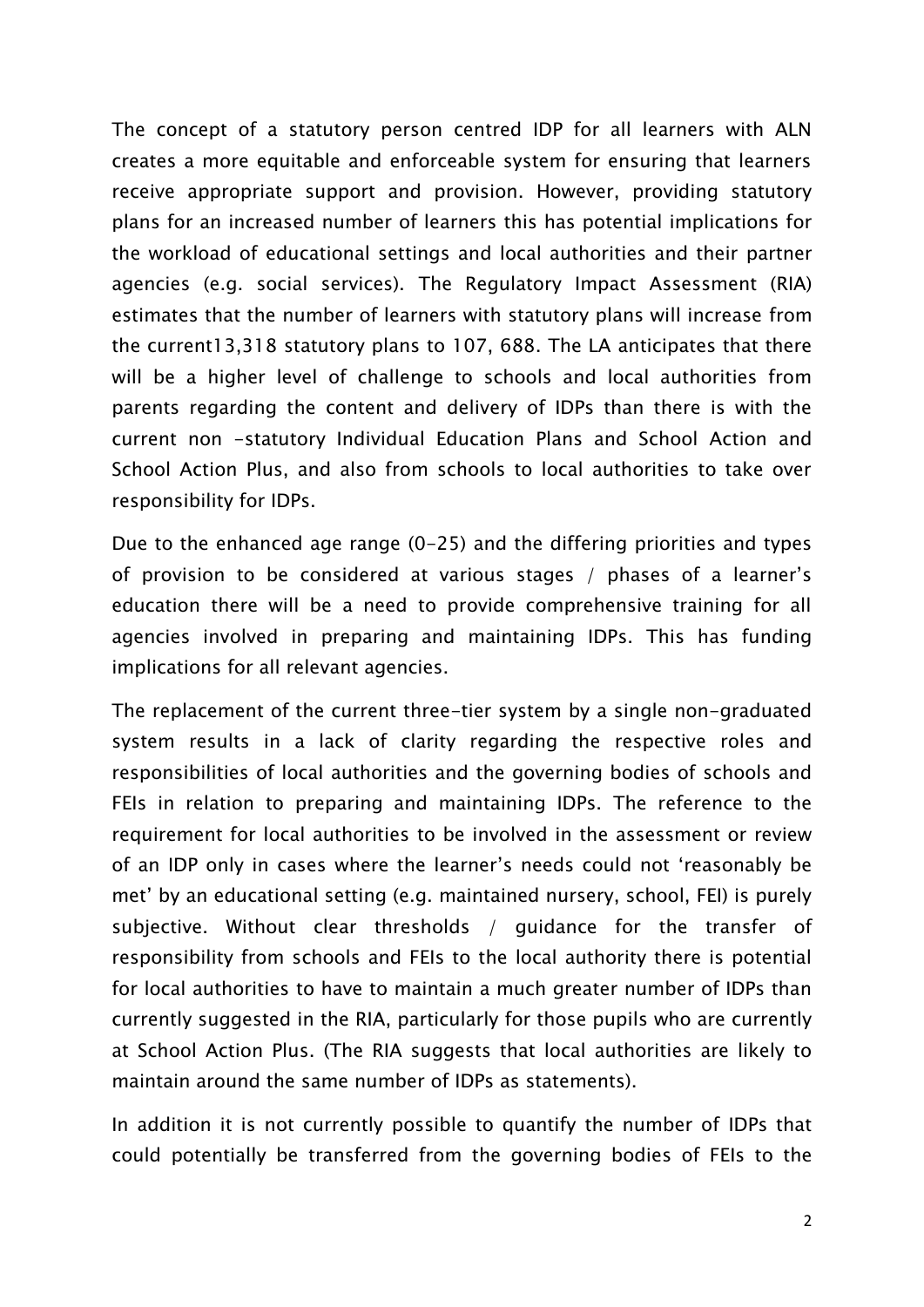local authority. This has workload implications for local authorities, not only in relation to the increased number of statutory plans they will have to maintain but also in relation to the additional expertise needed by local authority services in order to plan and make provision for learners aged 19- 25. There is lack of clarity or detail in the Bill regarding the funding implications for local authorities in maintaining IDPs and funding ALP for learners aged 19-25 which is of great concern to the LA as, currently, local authorities have no control over FEI budgets due to separate governance arrangements and would have no jurisdiction in order to recoup costs from FEIs.

There are also potential implications in relation to the funding arrangements local authorities currently make for SEN/ALN to schools (e.g. delegated budgets) if local authorities are challenged to maintain an increased number of statutory plans.

# Proposed new arrangements for disagreement avoidance / dispute resolution and consistent rights of appeal

The local authority agrees in principle that an enhanced focus upon avoiding disagreements and resolving disputes has the potential to have a positive impact on reducing conflict, particularly with the implementation of effective person centred practice and increased collaboration with parents and learners.

The LA believes that the RIA's prediction that a single statutory IDP for all learners with ALN will 'remove' the adversarial nature that currently exists within the three tier system is overestimated. On the contrary, the LA has considerable concerns that the RIA does not sufficiently acknowledge the additional responsibilities given to local authorities in having to respond to requests from schools and parents to make decisions about reviewing, revising and taking over responsibility for a significantly higher number of statutory plans over an extended age range – decisions that can be challenged and appealed by parents and learners. This, in addition to the current lack of clarity in the Bill regarding the respective roles and responsibilities of schools, FEIs and local authorities in relation to taking over the responsibility for preparing and maintaining IDPs has the potential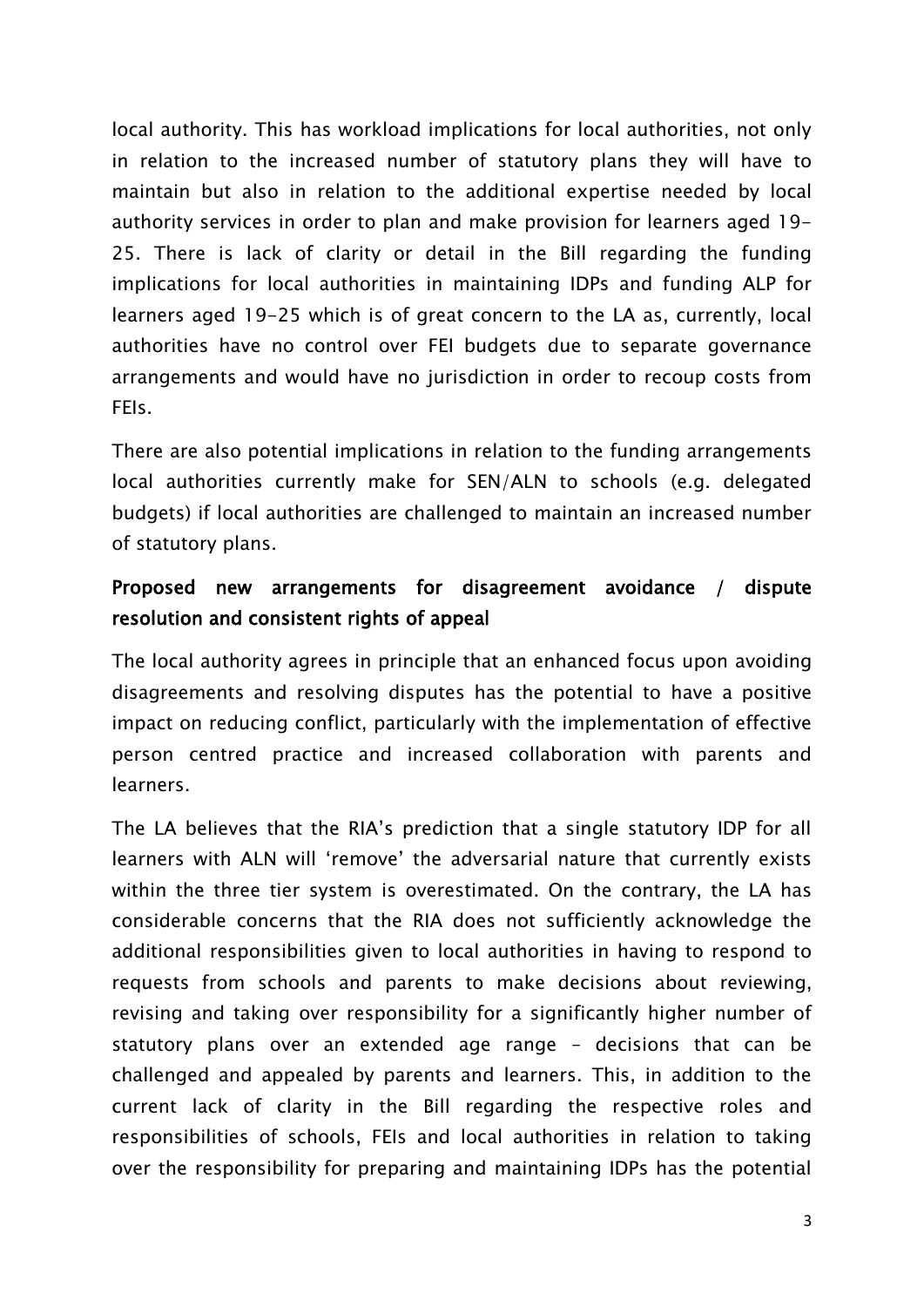to create a new tier of disagreements and disputes between both educational settings and local authorities and parents and local authorities.

The RIA refers to 5.4% of young people with a statement disagreeing with the contents of their statement in 2015-16. If this percentage were applied to the additional statutory IDPs there could be potentially significant funding issues for local authorities in providing disagreement and resolution services to families and through fighting tribunal appeals. Assuming that the enhanced focus upon disagreement avoidance and dispute resolution does indeed prove to be more effective than the current arrangements in reducing the percentage of young people appealing the content of their IDPs, the actual number of disagreements and appeals is still likely to be higher than is currently the case due to the increase of an additional 94,000 statutory plans. Neither the implications for funding or additional workload in respect of the above is acknowledged sufficiently within the RIA. The LA has concerns that the RIA's prediction that the introduction of a single statutory plan will incur estimated savings of £11,839,600 to local authority education services over the next four years, based on the premise that this new system will 'remove' any contention that currently exists within the current graduated system, is a gross overestimation.

The Bill places emphasis upon the accountability of a range of agencies to work collaboratively to meet the needs of learners with ALN. However, the remit of the Tribunal within the Bill remains solely that of education. It is of great concern that health bodies are not accountable to the Tribunal despite the Tribunal having powers to order the revision of an IDP in relation to the additional learning provision a NHS body is supposed to secure. Greater clarity is needed regarding the potential implications for local authorities in relation to having to secure health treatments / services from their own resources.

# ALNCo Role

The local authority welcomes the introduction of a statutory ALNCo role, together with a mandatory requirement for ALNCos to have a higher level of relevant training in ALN. However, the proposal for all ALNCos to acquire a Masters' Degree in ALN raises the following concerns: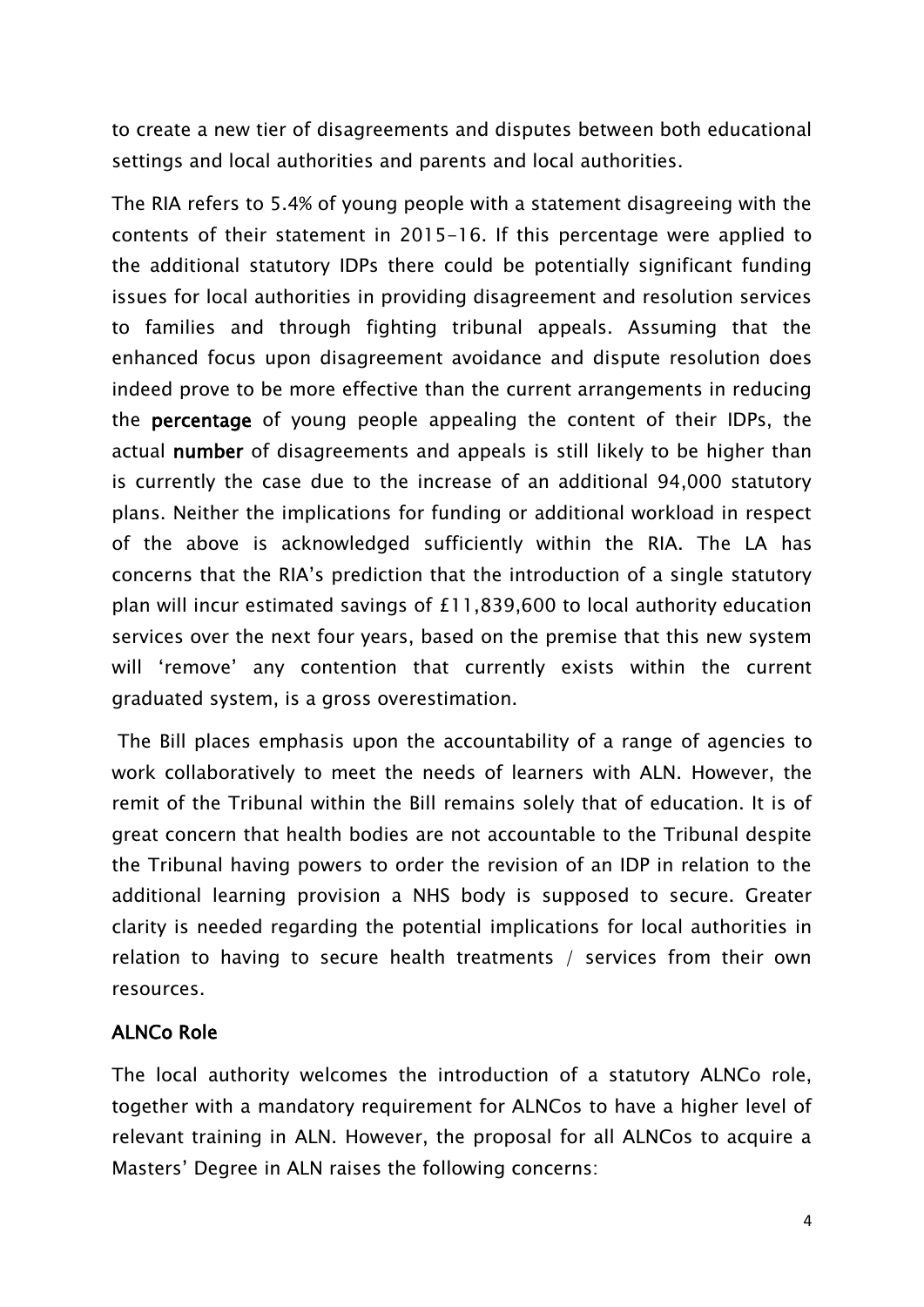- Cost implications for schools / PRUs of funding the Masters' qualification far exceed the ALN Implementation Grant allocated to the above
- Lack of interest / incentive for current SENCos to undertake Masters workload, lack of financial reward
- Turn-over of staff gaps in provision and financial implications for schools

The local authority welcomes the changes made to the Bill in respect of ensuring that educational settings, such as maintained early years settings and PRUs, are required by legislation to have a designated ALNCo. However, there is some concern that this does not include special schools, as practice and experience amongst special school staff can be inconsistent.

Further clarification and detail in relation to the specific requirements and duties of the ALNCo role is needed within the Code.

# 0 – 25 age range

The Local Authority welcomes the aspirational aim to establish a consistent and overarching system extending from 0-25.

# Early Years

There is a lack of focus upon the early years within the Bill. Further clarification is needed in relation to the definition of early years. Further detail regarding local authorities' duties and functions for children under compulsory school age is needed in order to understand the full implications of the Bill and the Code in this context.

The Bill outlines the functions of NHS health bodies to notify local authorities of their concerns that a child under compulsory school age may have additional learning needs. The provision for referral by health bodies in the early years is welcomed as the local authority may have limited contact with pre-school children and may be unaware of individuals' specific needs. However, there is concern that local authorities will have responsibility for IDPs in the early years despite health having the most involvement with children under 3 years of age. Also, it is yet unclear how learning difficulties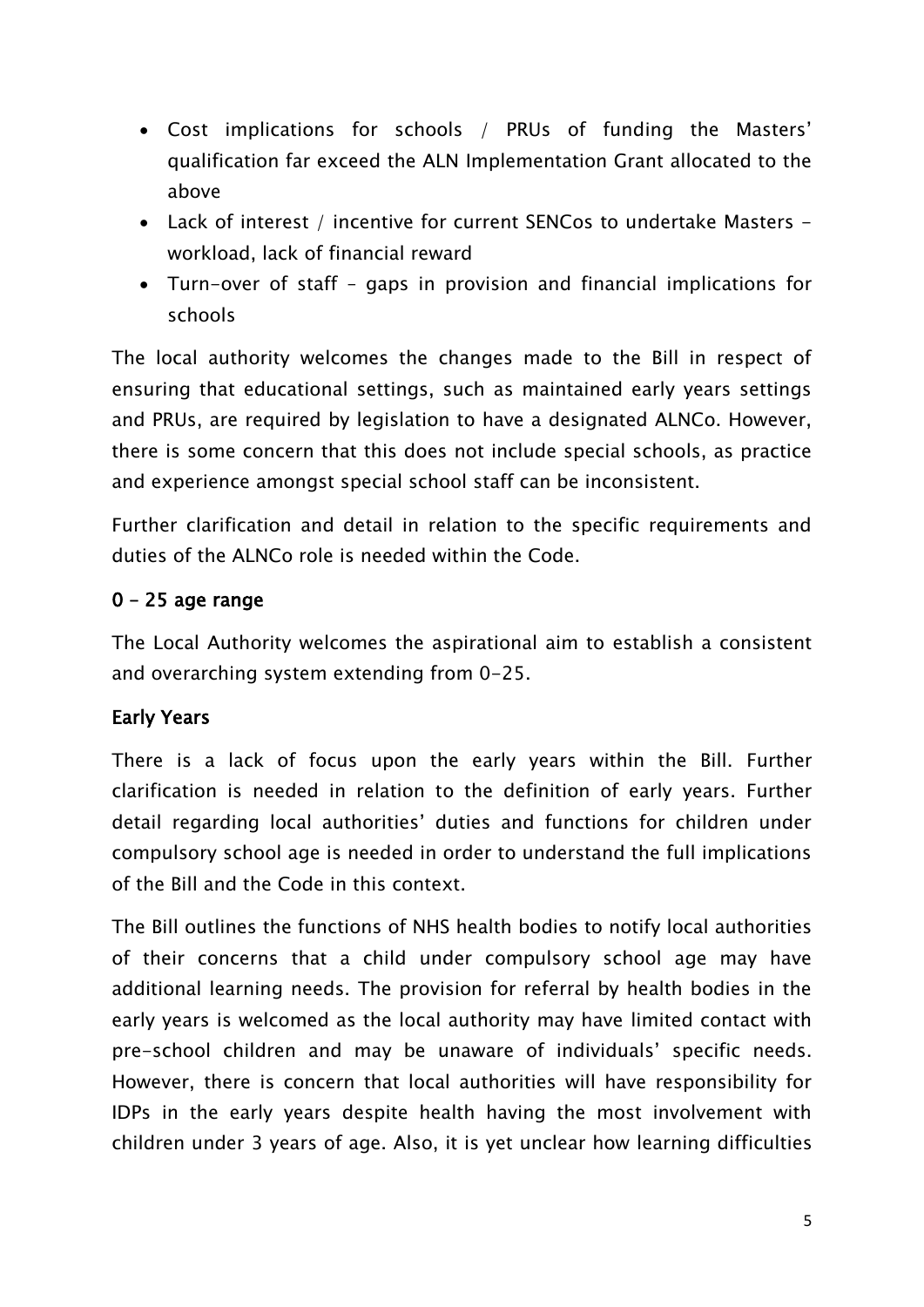be defined for children in the early years and the implications for assessment and the planning of additional 'learning' provision in the early years.

### Post 16 age range

The LA agrees with the principle of extending the age range from 19 to 25 to ensure more effective transition for post 16 learners. However, the LA also has the following concerns:

- The number of IDPs the local authority may have to continue to prepare and maintain post 16 for learners entering FEIs (workload and training implications)
- The Bill does not appear to consider how the local authority would fund the above, as FEIs are funded independently from local authorities – there is no reference to additional funding for local authorities in this context
- There is lack of clarity regarding the relationship between the local authority and FEIs when reviewing IDPs of FEI students or when transferring the responsibility for IDPs from FEIs to the local authority – the Bill does not appear to give local authorities the power to direct FEIs to prepare and maintain IDPs. This in turn has the potential to create conflict between local authorities and FEIs.
- The Bill states that funding for Careers Wales officers to work with local authorities to share their expertise with local authorities will continue for two years following the implementation of the Bill. The Bill makes no reference to continued funding for local authorities in this context following the above two year transition period.
- Both the funding and responsibility for making decisions regarding specialist educational placements for learners with the most complex needs will transfer from Welsh Government to the local authority. Whilst the LA agrees with the rationale that local authorities will have the greatest knowledge and understanding of the learner's needs there are concerns that: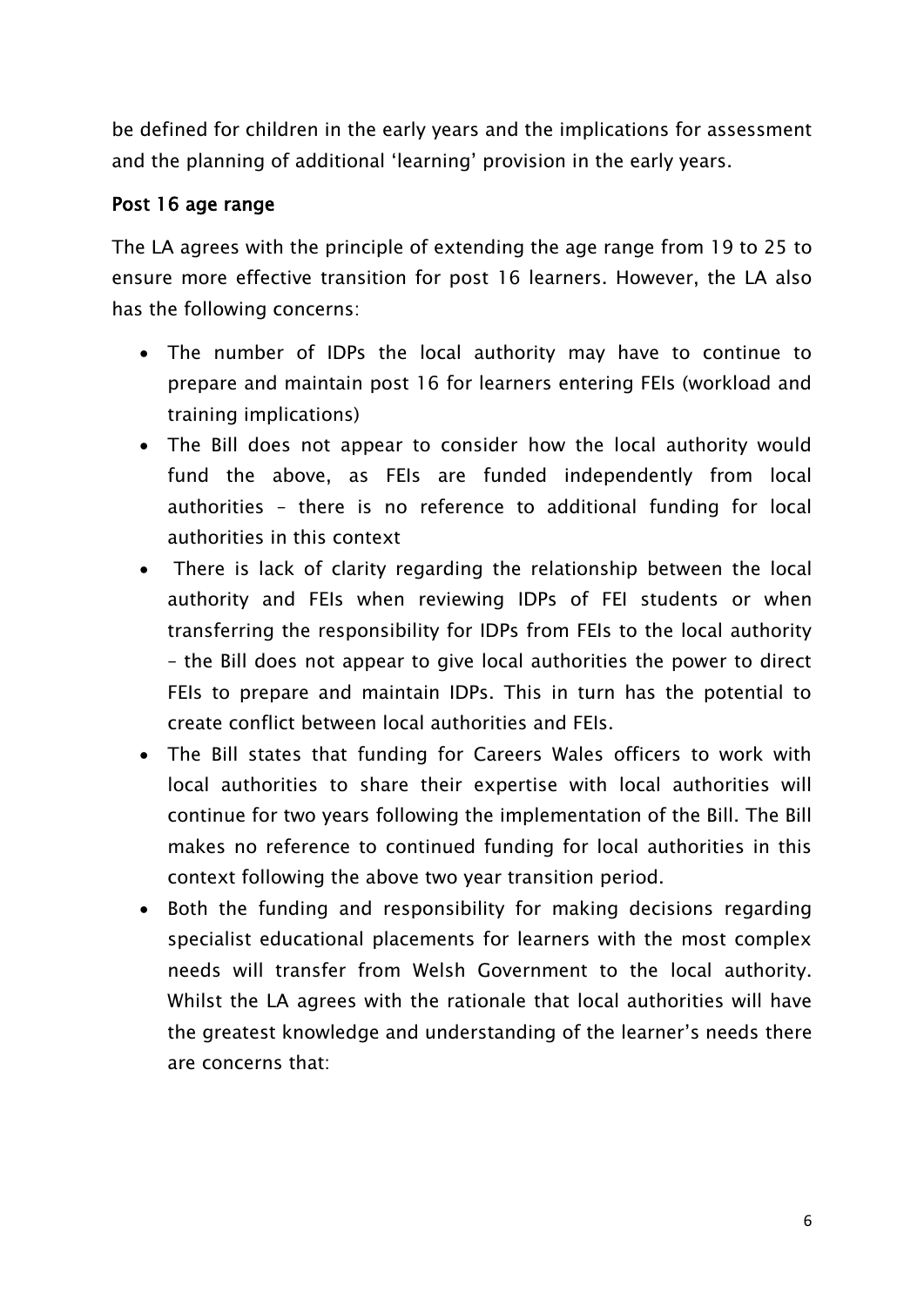- o Funding will not take account of fluctuating demand for specialist college placements as funding is allocated to local authorities based on population distribution
- o Learners may be able to appeal against decisions made by the local authority to the Education Tribunal Wales as they will have statutory IDPs
- The Bill makes no reference to learners with ALN who move on to Higher Education
- Lack of clarity of the role of partner agencies in supporting learners with IDPs in FE

### Multi-Agency Collaboration

The LA welcomes the enhanced focus upon collaboration between agencies in relation to the IDP planning process. In particular, the LA welcomes the recent amendment to the Bill that imposes a statutory duty upon NHS bodies to secure provision for learners with ALN where it has identified that there is a health treatment or service that would address the learner's ALN. However, there is potential opportunity for conflict where education services, local authorities and Education Tribunal will have no powers to appeal decisions undertaken by Health Bodies to amend or remove health treatments / services from a learner's ALP.

Further clarification in relation to the definition of a health need and the provisions that would fall within the remit of the Health Board is needed. The LA has concerns that there is potential for conflict where health priorities are not aligned to those of education when securing ALP.

The introduction of the role of the Designated Education Clinical Lead Officer (DECLO) role has the potential to facilitate more effective collaboration between education services, the local authority and the Health Board. However, there needs to be a recognition of the importance of the DECLO role and sufficient funding and resourcing to ensure that the role is undertaken effectively. The LA has concerns that the role and responsibilities of the DECLO role have been underestimated and not fully recognised as the RIA estimates that the expected time allocation for the role will equate to only three full time positions across the seven health boards.